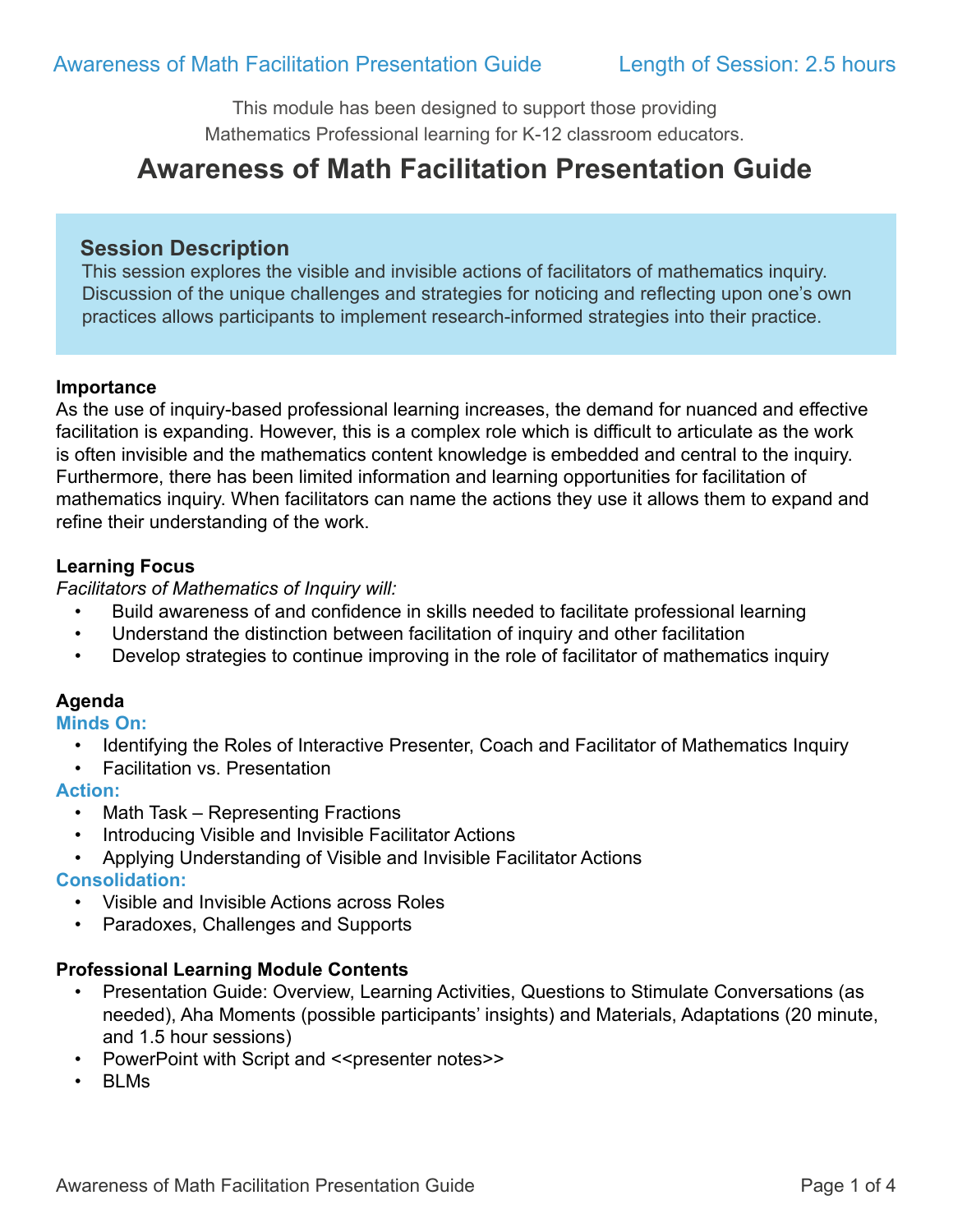| <b>Learning Activities</b>                                                                                                                                                                                                                                                                                                                                                                                                                                                                                                                                                                                                                                                                                                                                                              | <b>Questions</b><br>to Stimulate<br><b>Conversation</b>                                                                                                                                                                                                                                                             | <b>Aha Moments</b>                                                                                                                                                                                                                                                                                                  | <b>Materials</b>                                                                                                                                                                  |
|-----------------------------------------------------------------------------------------------------------------------------------------------------------------------------------------------------------------------------------------------------------------------------------------------------------------------------------------------------------------------------------------------------------------------------------------------------------------------------------------------------------------------------------------------------------------------------------------------------------------------------------------------------------------------------------------------------------------------------------------------------------------------------------------|---------------------------------------------------------------------------------------------------------------------------------------------------------------------------------------------------------------------------------------------------------------------------------------------------------------------|---------------------------------------------------------------------------------------------------------------------------------------------------------------------------------------------------------------------------------------------------------------------------------------------------------------------|-----------------------------------------------------------------------------------------------------------------------------------------------------------------------------------|
| <b>Introduction and Minds On (35 minutes)</b><br>Introduction (Slides 1 - 4) 5 minutes<br><b>Identifying Roles of Interactive Presenter, Coach and</b><br><b>Facilitator of Mathematics Inquiry</b><br>(Slides 5-10) 15 minutes<br>Participants select and read a quote (BLM 1) and determine<br>whether the quote originates with interactive presenter, coach<br>or facilitator. Once definitions for the roles has been shared, ask<br>participants to adjust their decisions if they wish.<br>Facilitation vs Presentation (Slides 11 - 15) 15 minutes<br>Participants compare and sort actions of presenter and facilitator<br>(BLM 2). Additional discussion will focus on the essential attributes<br>of a facilitator. Highlight the aspects of Math Knowledge for<br>Teaching. | What makes some<br>of the statements<br>easier to identify?<br>What makes some<br>of the statements<br>more difficult to<br>identify?<br>What do you need<br>to pay attention to<br>when the answer<br>was less obvious?                                                                                            | I think of the three<br>roles as very different<br>but some of these are<br>really hard to classify.<br>This is making me<br>think!<br>I use the same skills<br>differently across<br>roles?<br>I didn't realize how<br>many skills I have.                                                                         | Copy of<br>slides with<br>the three<br>definitions (1<br>per table)<br>BLM 1 (one<br>set per 5<br>people, cut)<br>BLM 2 (one<br>set per pair,<br>cut)                             |
| <b>Action (90 minutes)</b><br>Math Task - Representing Fractions (Slide 16) 10 minutes<br>Participants represent a fraction in a variety of ways. This task is<br>discussed in the following video.<br>Introducing Visible and Invisible Facilitator Actions (Slides 16-<br>25) 50 minutes<br>Three viewings of the Fractions Task Debrief video. First view for<br>the overall flow of the discussion. Second viewing participants<br>identify visible actions (BLM3) of the facilitator. Final viewing of<br>the video with the thought bubbles, participants identify invisible<br>actions (BLM4) of the facilitator. Refer to BLM5 for possible<br>responses. Participants reflect and make connections to their own<br>practice.                                                   | What evidence<br>supports your belief<br>that the facilitator<br>has made this<br>move?<br>This was a short<br>clip and yet there<br>was evidence of<br>several actions. Is<br>this surprising? Why<br>or why not?<br>Which was more<br>difficult; identifying<br>the action or<br>providing the<br>rationale? Why? | Naming the actions is<br>really helpful. I think I<br>do some consciously,<br>some unconsciously<br>and some hardly<br>ever. The naming will<br>help me refine my<br>facilitator moves.<br>While there was no<br>definitive right or<br>wrong answer to<br>the scenarios, the<br>discussion was really<br>powerful! | •Manipulatives<br>and/or mathies.<br>ca learning tools<br>Paper<br>Pencils<br>BLM3 (one<br>per person)<br>BLM4 (one<br>per person)<br>BLM5<br>$\bullet$<br>(one for<br>presenter) |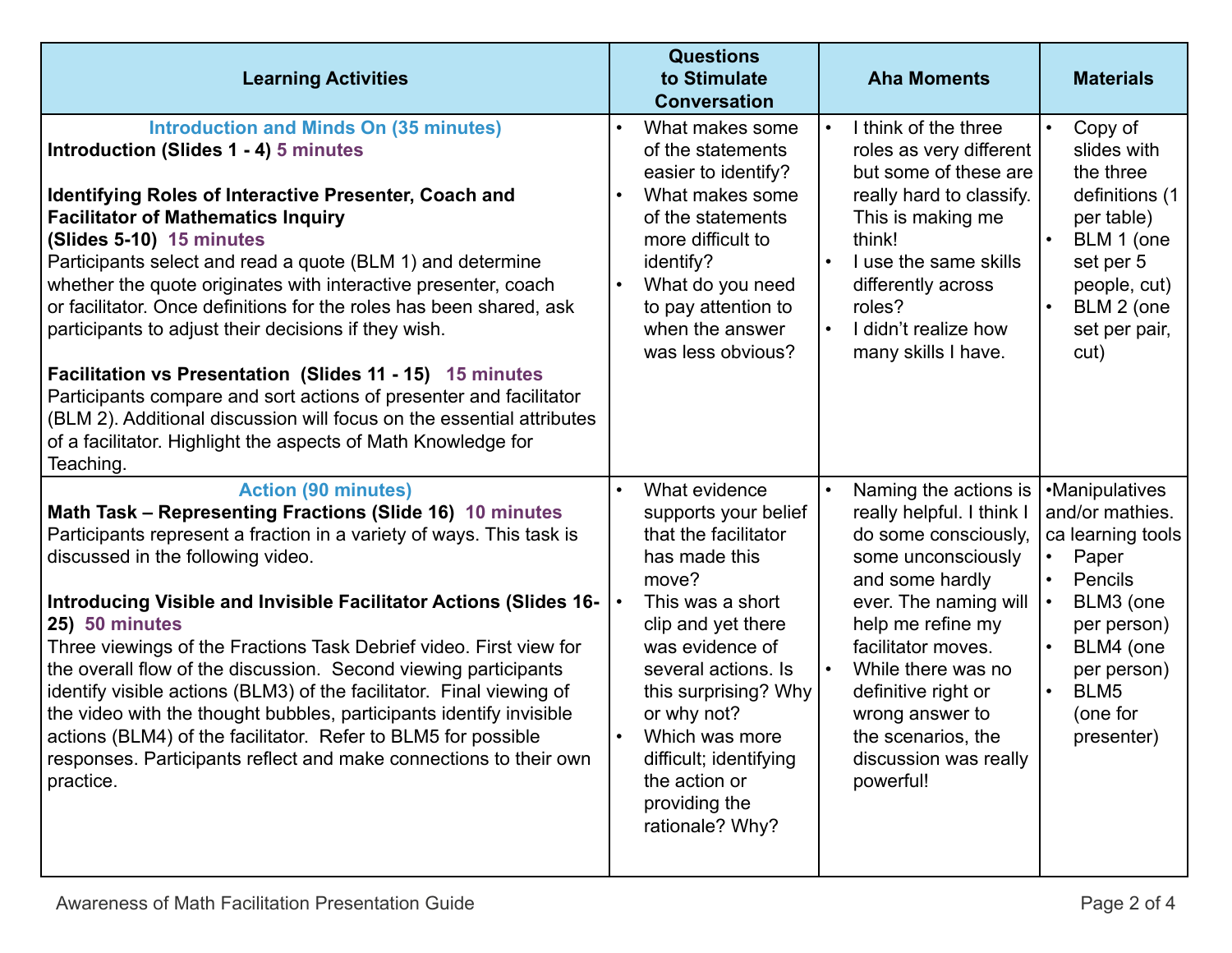| <b>Learning Activities</b>                                                                                                                                                                                                                                                                                                                                                                                                                                                                                                                                                                                                                                                                                                   | <b>Questions</b><br>to Stimulate<br><b>Conversation</b>                                                                                                                                | <b>Aha Moments</b>                                                                                                                                                                                                                                                        | <b>Materials</b>                                                                        |
|------------------------------------------------------------------------------------------------------------------------------------------------------------------------------------------------------------------------------------------------------------------------------------------------------------------------------------------------------------------------------------------------------------------------------------------------------------------------------------------------------------------------------------------------------------------------------------------------------------------------------------------------------------------------------------------------------------------------------|----------------------------------------------------------------------------------------------------------------------------------------------------------------------------------------|---------------------------------------------------------------------------------------------------------------------------------------------------------------------------------------------------------------------------------------------------------------------------|-----------------------------------------------------------------------------------------|
| <b>Action (Continued)</b><br>Applying Understanding of Visible and Invisible Facilitator Actions (Slides 26<br>and 27) 30 minutes<br>In pairs, participants view 'photo scenarios' (BLM6), identify associated visible and<br>invisible actions and provide rationale. Following a group discussion, participants<br>reflect and make connections to their own practice.<br>Participants are encouraged to suggest modifications to problems to meet the<br>needs of a variety of learners and how proportional reasoning connects well with<br>other strands.                                                                                                                                                               | How did you<br>and your partner<br>resolve differences<br>in either the<br>selection of the<br>action or the<br>rationale?                                                             |                                                                                                                                                                                                                                                                           | BLM6<br>(one scenario<br>per pair)<br>•Fraction<br><b>Task Debrief</b><br><b>Videos</b> |
| <b>Consolidation/Debrief (25 minutes)</b><br>Visible and Invisible Actions Across Roles (Slide 28) 5 minutes<br>Participants consider how the actions map across the three roles: Interactive<br>Presenter, Coach and Facilitator of Mathematics Inquiry. (BLM7)<br>Paradoxes, Challenges and Supports (Slides 29-33) 20 minutes<br>Distribute brochure. Highlight paradoxes and challenges. In groups, participants<br>discuss the challenges and identify connections to their own experiences. Suggest<br>that they may wish to follow-up with the questions and strategies suggested in the<br>Noticing and Reflecting section on the last page of the brochure.<br>Share how to access the brochure on www.edugains.ca. | Think of an<br>experience<br>you had when<br>facilitating<br>that has had a<br>lasting impact.<br>What aspects<br>of paradox or<br>challenge was<br>evident within that<br>experience? | There are<br>skills from<br>other roles<br>that I can<br>expand<br>upon when<br>facilitating<br>mathematics<br>inquiry.<br>I never<br>thought<br>of the<br>paradoxes<br>before $-$<br>but I have<br>struggled<br>at times to<br>be a co-<br>learner and a<br>facilitator. | <b>BLM7</b> (1<br>per pair)                                                             |